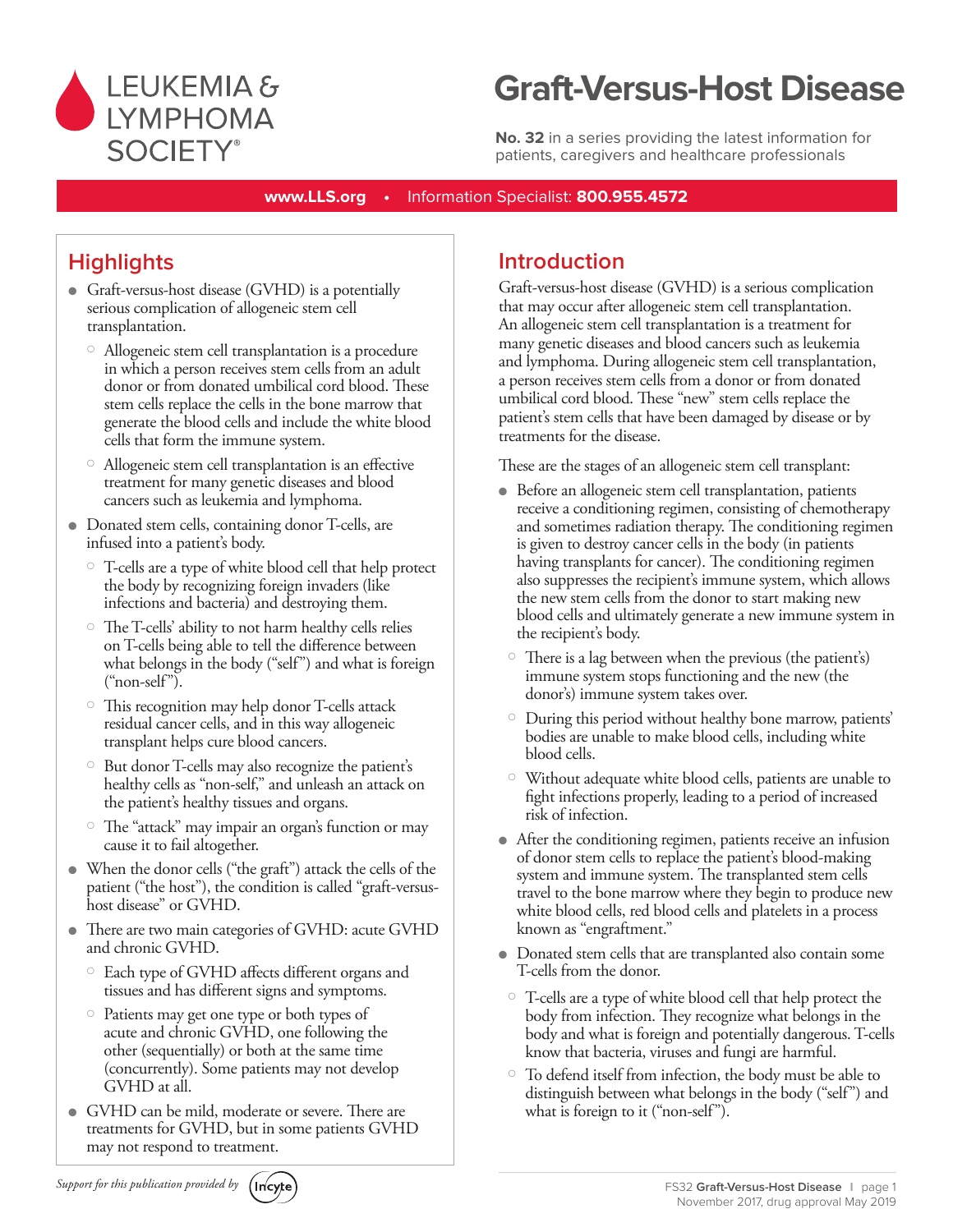- One of the benefits of an allogeneic transplant is that the donor T-cells may recognize as foreign any of the patient's cancer cells that survived the conditioning regimen. The donor T-cells are much more likely than the patient's own T-cells to identify the cancer cells as "non-self," and they coordinate an attack to eliminate them. This helps prevent the cancer from relapsing. This is called the "graft-versus-tumor effect."
- But the same ability of T-cells to recognize self from nonself can create a severe complication. T-cells recognize "self" from "non-self" by a system of proteins called human leukocyte antigen (HLA) that marks many cells. Human leukocyte-associated antigens are proteins found on the surface of most cells in the body. They make up a unique person's tissue type.

– The donor's T-cells may regard HLA or other markers on the patient's cells as "non-self" and may attack the patient's healthy cells in organs, impairing their ability to function and potentially causing organ failure.

– When donor cells (the graft) attack the tissue and the cells of the patient (the host), this condition is called "graft-versus-host disease" (GVHD).

At first, the donor cells (the graft) are partially weakened and controlled by the patient's own immune system. Graft-versustumor and graft-versus-host effects do not tend to reach full strength until the patient's immune system has been fully suppressed. This tends to happen early within the first 30 days with a myeloablative (full strength) transplant but may occur later with a reduced intensity or a non-myeloablative (mini) transplant.

GVHD can be mild, moderate or severe. Successful treatments for GVHD have been developed, but in some patients, GVHD may not respond. In addition, treating GVHD often weakens T-cells and can leave patients more vulnerable to infections or other complications.

## **Classification/Types of GVHD**

There are two main categories of GVHD: acute graft-versushost disease and chronic graft-versus-host disease. Each type affects different organs and tissues and has different signs and symptoms. Patients may develop one type or both types, or may not develop either type.

The National Institutes of Health consensus criteria has classified GVHD based on the timing of presentation and the signs present:

- **Classic Acute GVHD** Signs of the disease occur within 100 days of stem cell transplantation and display features of acute GVHD. Diagnostic and distinctive features of chronic GVHD are absent.
- <sup>l</sup>**Persistent, recurrent or late-onset Acute GVHD** Cases present more than 100 days after transplantation, with features of acute GVHD. Diagnostic and distinctive features of chronic GVHD are absent.
- **Classic Chronic GVHD** Cases may present at any time after transplantation. Diagnostic and distinctive features of chronic GVHD are present. There are no features of acute GVHD.
- **Overlap syndrome** Cases may present at any time after transplantation with features of both chronic GVHD and acute GVHD.

### **Acute GVHD**

Acute GVHD is a significant cause of medical problems and death following an allogeneic stem cell transplantation. The frequency of acute GVHD varies significantly among populations, making it impossible to specify how common it is. Somewhere between 30 and 70 percent of transplant recipients develop acute GVHD, depending on donor type, transplant technique, and other features. Acute GVHD primarily affects the skin, the liver and the gastrointestinal tract (stomach, intestines and colon).

**Risk Factors.** The following risk factors are usually associated with an increased risk of moderate to severe acute GVHD:

- $\bullet$  HLA "mismatch," or unrelated donor
- Older patient age
- Female donor to male recipient
- $\bullet$  Intensity of the conditioning regimen or total body irradiation during conditioning regimen
- Donor lymphocyte infusion: a procedure after a stem cell transplantation that infuses more lymphocytes, including T-cells, from the stem cell donor

**Symptoms.** The following are some symptoms of acute GVHD.

- $\bullet$  Skin rash
- Rash is the most common symptom of acute GVHD
- $\circ$  Often starts as a faint rash that may appear anywhere, including the palms of the hands and soles of the feet
- Rash may spread to cover the entire body
- Mild forms may be minimally uncomfortable and look like a mild sunburn
- More severe rash features blistering and peeling skin
- Gastrointestinal (GI) tract disorders
- The most classic sign of GI GVHD is diarrhea, caused by an inflammation of the colon, and it can be as severe as several liters of stool each day.
- Other symptoms include abdominal pain, bleeding and/or nausea with vomiting.
- **I** Liver: acute GVHD of the liver
- Acute GVHD of the liver is most commonly asymptomatic and can only be identified by blood tests
- Can appear as jaundice (yellowing of skin or eyes) from liver toxicity and inability to excrete a substance called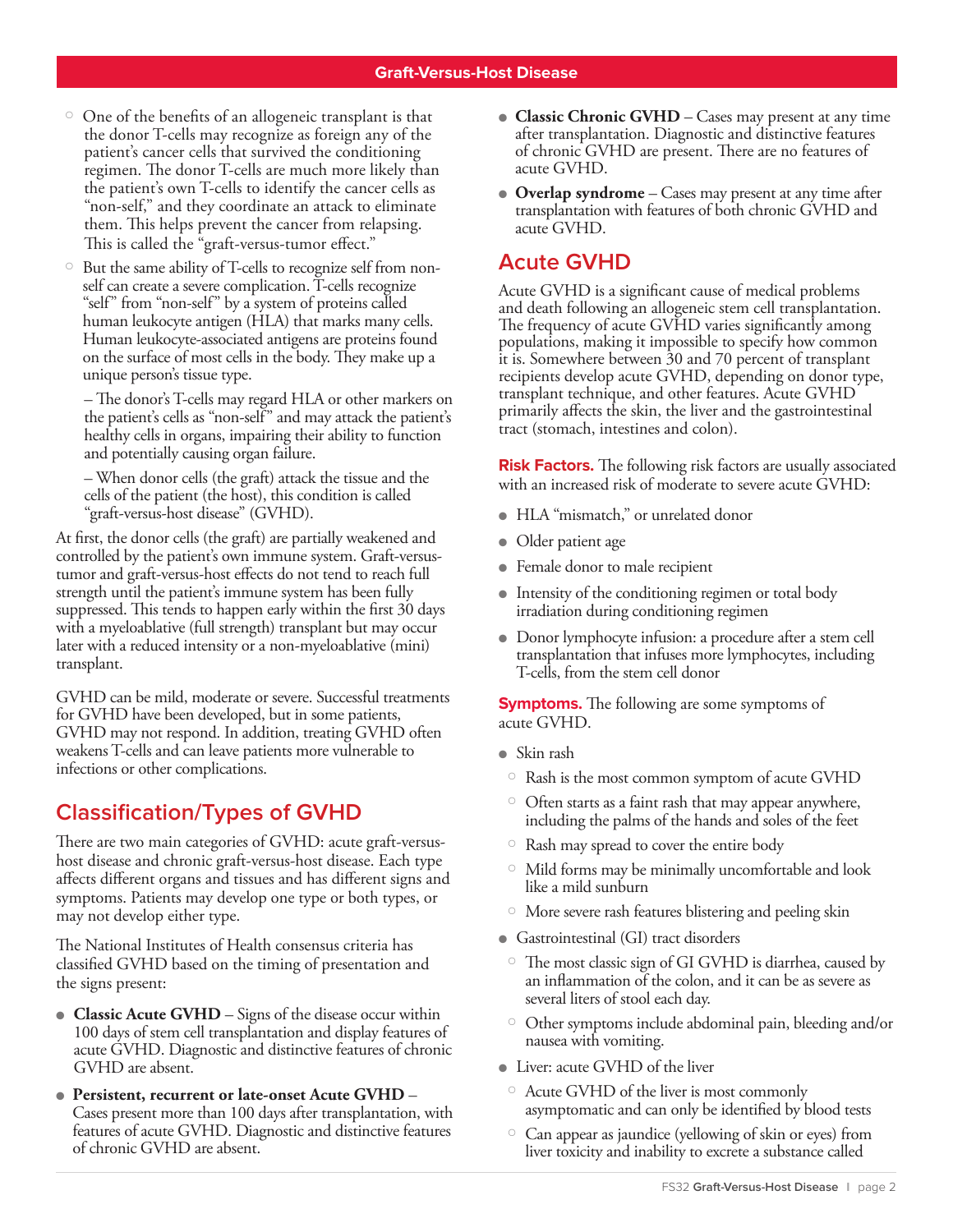bilirubin (bilirubin is produced when the liver breaks down old red blood cells)

 Sometimes patients develop bleeding, confusion, or ascites (excess fluid in the abdomen) due to liver failure

Low blood counts are not necessarily classic signs of acute GVHD, but it is extremely common for patients with GVHD to develop low blood counts. This is the body's response to the immune system's attack on organs.

**Diagnosis and Grading.** Patients with signs and symptoms of acute GVHD may need to have tests to confirm the diagnosis and rule out other conditions that may mimic acute GVHD, such as drug reactions and infections.

Acute GVHD may be mild, moderate or severe. Doctors classify the severity of acute GVHD according to the number of organs involved and the degree to which they are affected. Acute GVHD is staged and graded from I (mildest) to IV (most severe). Patients with grade III/IV acute GVHD tend to have poorer outcomes and decreased survival.

Patients must be aware of the warning signs of acute GVHD and should call their doctors immediately if they have any symptoms. Early detection and treatment may help limit the severity of the disease.

### **Chronic GVHD**

Chronic GVHD is a syndrome that may involve a single organ or several organs. It is one of the leading causes of medical problems and death after allogeneic stem cell transplantation. Approximately 30-70 percent of patients receiving an allogeneic stem cell transplantation develop chronic GVHD. Since it is a chronic condition, it can last for years or even a lifetime. Chronic GVHD symptoms range from mild to life-threatening. Today, doctors are making every effort to prevent GVHD. See page 4.

**Risk Factors.** The following risk factors are associated with chronic GVHD:

- HLA mismatch or unrelated donor
- Older patient age
- Older donor age
- Female donor for male recipient and number of children the female donor has had
- $\bullet$  Stem cell source
- Stem cells retrieved from peripheral blood have a higher risk of causing chronic GVHD than stem cells retrieved from bone marrow.
- $\circ$  Stem cells retrieved from cord blood have the lowest risk of causing chronic GVHD.
- Prior acute GVHD

**Symptoms.** Symptoms of chronic GVHD may be restricted to a single organ or site in the body, or they may be widespread. Among the most commonly affected parts of the body are the skin, mouth, eyes, liver, gastrointestinal (GI) tract, lungs and joints. Symptoms of chronic GVHD may include any of the following:

- $\bullet$  Eyes
- Dry, painful, itchy eyes
- Difficulty tolerating bright lights
- Blurred vision
- Blindness
- $\bullet$  Mouth
- Very dry mouth
- $\circ$  Sensitivity to hot, cold, spicy and acidic foods, mint (often in toothpaste), and carbonated drinks
- $\circ$  Painful mouth ulcers that may extend down the throat
- Difficulty eating
- Gum disease and tooth decay
- $\bullet$  Skin
- $\circ$  Rash
- $\circ$  Dry, tight, itchy skin
- Thickening of the skin which may result in restriction of joint movement
- $\circ$  Change in skin color
- $\circ$  Intolerance to temperature changes caused by damaged sweat glands
- $\bullet$  Nails
- Changes in nail texture
- Hard, brittle nails
- Nail loss
- $\bullet$  Scalp and body hair
- Loss of hair on the head
- $\circ$  Premature gray hair
- Loss of body hair
- **Gastrointestinal (GI) tract**
- Loss of appetite
- Unexplained weight loss
- Nausea
- Vomiting
- Diarrhea
- Stomach pain
- $\bullet$  Lungs
- Shortness of breath and difficulty breathing
- Persistent cough that does not go away
- Wheezing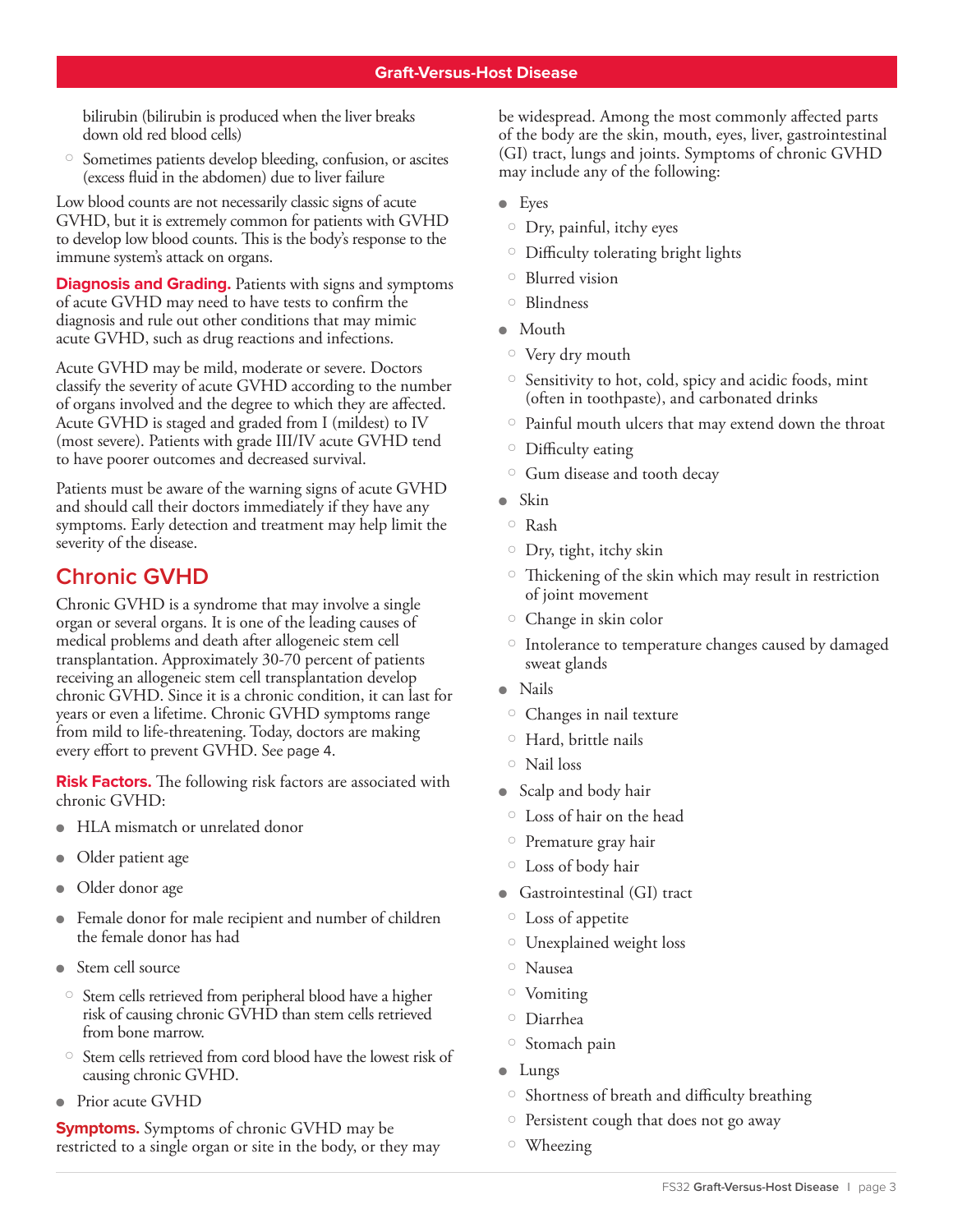- $\blacksquare$ Liver
- Abdominal swelling
- Jaundice (yellow discoloration of the skin and/or eyes)
- Muscles and joints
- Muscle weakness and cramps
- $\circ$  Joint stiffness or difficulty fully extending fingers, wrists, elbows, knees and ankles
- $\bullet$  Genitals and sex organs
- Female
	- Vaginal dryness, itching and pain
	- Vaginal ulcerations and scarring
	- Narrowing of the vagina
	- Difficult or painful intercourse
- Male
	- Narrowing or scarring of the urethra
	- $\circ$  Itching or scarring on the penis and scrotum
	- $\circ$  Irritation of the penis

Patients should contact their doctors immediately if any of these symptoms occur. While a symptom may be caused by something other than chronic GVHD, it needs to be evaluated by the doctor. Early detection and treatment may help limit the severity of the disease.

### **Preventing GVHD**

The development of moderate and severe GVHD is associated with significant illness and a decrease in survival. Once it is established, it is difficult to treat. Because of this, doctors try to reduce the occurrence and severity of GVHD before and after transplantation and take every precaution to prevent GVHD.

**HLA Typing and Finding a Match.** GVHD can develop when the donor and the recipient have different tissue types. The patient's transplant team will try to find a donor who closely matches the patient. This helps reduce the risk of GVHD in a transplant using standard techniques. Human leukocyte antigen (HLA) typing is a blood test used to determine how closely the tissue type of one person matches the tissue type of another.

There are many HLA markers. HLA matching, however, is usually based on either eight or ten HLA markers. The more markers two people share, the greater the chance that their immune systems will not view each other as foreign and are less likely to attack each other. Identical twins match exactly because they have the same genes. But for most people, possible matches include:

#### **Siblings**

- People inherit half their HLA markers from their mothers and half from their fathers
- $\bullet$  Often the ideal donor is a patient's sibling who has inherited the same HLA markers
- <sup>l</sup>Each child of a set of the same parents has four possible combinations of HLA types which are inherited randomly. Therefore, each full sibling has a 25 percent chance of being a perfectly matched donor
- Smaller families mean only about 30 percent of patients have a matched sibling

#### **Matching registered donors**

- Finding a perfectly matched donor may depend on volunteer donor registries
- Finding a perfectly matched unrelated donor may depend on a patient's ethnic origin
- People of white European origin have a 75 percent chance of finding a perfectly matched related donor based on a narrow range of HLA types in populations that settled in Europe and prevalence of these populations in countries with large unrelated donor registries
- People of African origin have a very poor chance of having a perfectly matched unrelated donor (<20 percent)

#### **Cord blood donors**

For patients without perfectly matched donors, cord blood stored in public banks can be used as an alternative source of stem cells. In cord blood transplantation, the stem cells have been collected from the umbilical cord of healthy newborns.

- $\bullet$  Cord blood units have fewer T-cells and they are less mature, so there is a lower chance of severe GVHD
- $\bullet$  Cord blood units do not have to match as closely as stem cell donations from adult donors
- Cord blood may be a viable alternative source of stem cells for patients without a well-matched related or unrelated donor
- $\bullet$  But because cord blood units contain fewer stem cells
- $\circ$  It may be difficult to use in people with larger body sizes
- Smaller cell dose and a more immature immune system tends to be linked to longer times to engraftment and higher risks of infection, which may make these transplants more dangerous for some patients

**Haploidentical Transplant.** Over the last several years, investigators around the world have discovered methods to transplant from family members who are only halfmatched. This is called a haploidentical transplant. When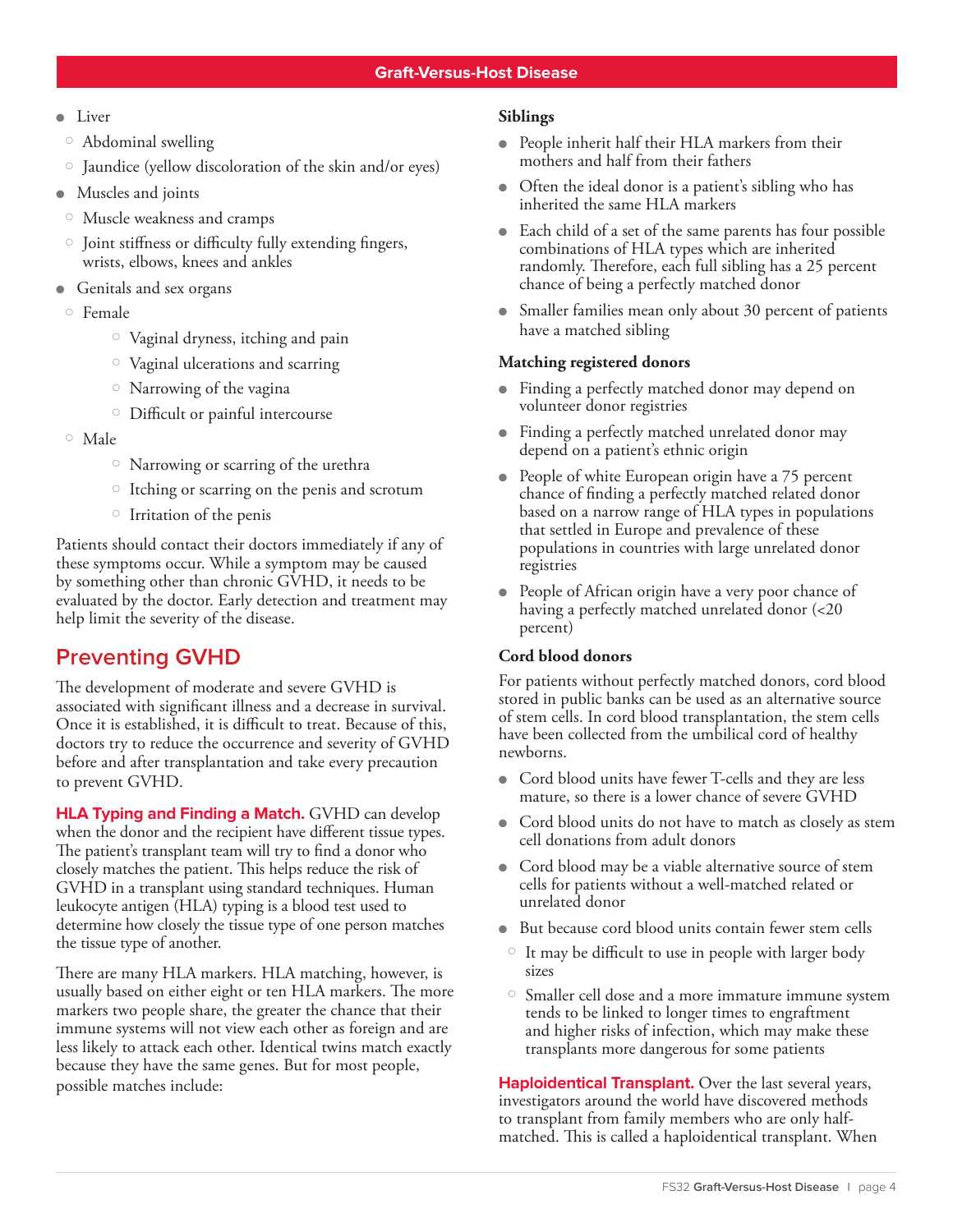comparing haploidentical transplants using post-transplant cyclophosphamide to typical matched transplants, the risk of acute GVHD does not seem to be any worse and the rate of chronic GVHD appears to be lower related to the use of post-transplant cyclophosphamide.

Cord blood and haploidentical transplants have a major advantage over matched unrelated donors because they are available much more quickly (potentially in 2-4 weeks), while matched unrelated donor cells may take a month or more to obtain. This is extremely important in high-risk blood cancers for patients who may relapse while waiting for a transplant. The donor type (matched unrelated, cord blood, or half-matched) that ultimately leads to the best outcomes is unclear, and is under active investigation.

**Medication.** Doctors try to prevent GVHD by treating patients with immunosuppressive drugs to suppress donor T-cell function. These drugs are given before and after the stem cell infusion.

There is no standard regimen for the prevention of GVHD, and different combinations of medications are given in different institutions. Some common medications that are given to prevent GVHD include:

- Methotrexate (Trexall®)
- Cyclosporine
- Tacrolimus (Prograf®)
- <sup>l</sup>Mycophenolate mofetil (CellCept®)
- Sirolimus (Rapamune®)
- Corticosteroids (methylprednisolone or prednisone)
- <sup>l</sup>Antithymocyte globulin (ATG)
- <sup>l</sup>Alemtuzumab (Campath®)
- Cyclophosphamide (Cytoxan®)

In the United States, two main drug regimens are used for preventing GVHD:

- Calcineurin inhibitor-based immunosuppression. This is currently the most commonly used regimen in the United States and Europe. It combines a calcineurin inhibitor (tacrolimus or cyclosporine) with another medicine (usually methotrexate, mycophenolate mofetil, or sirolimus). Typically, both medications are started right around the time of stem cell infusion. The second drug is usually tapered within the first month or so after the transplant while the calcineurin inhibitor is continued for 60-120 days after the transplant.
- $\bullet$  High dose post-transplant cyclophosphamide. This type of regimen involves a high dose of the chemotherapy drug cyclophosphamide in the first few days after the transplant. This drug selectively targets a population of recovering cells that may be particularly inclined to cause GVHD. Patients who receive matched stem cells may only be prescribed cyclophosphamide, while those who

have haploidentical donors usually receive additional oral medicines such as calcineurin inhibitors, sirolimus and/or mycophenolate mofetil.

**T-Cell Depletion.** Because there is a connection between donor T-cells and GVHD, one option to reduce the incidence of GVHD is to remove (deplete) donor T-cells to prevent them from negatively affecting patients. There are two major ways to do this:

- $\blacksquare$  In vivo (within the body) T-cell depletion consists of giving medications like ATG or alemtuzumab to the recipient just before or just after transplant. In vivo T-cell depletion is typically added to another immune suppressant regimen to reduce the risks of GVHD.
- $\bullet$  Ex vivo (outside the body) T-cell depletion uses a machine to remove T-cells from the stem cells before the stem cells are given to the patient.This procedure is more efficient in completing the removal of T-cells, allowing patients to avoid taking medications for GVHD prophylaxis.

T-cell depletion, however, leads to increased injury to the immune system post-transplant, and is therefore associated with more infections. Also, T-cells help prevent cancer relapse, so there are concerns that such depletion may increase relapse risk. For these reasons, T-cell depletion may be used in different populations at different transplant centers, or may not be used at all. Large randomized clinical trials are currently looking at the impact of different approaches in preventing GVHD.

### **Treatment**

Immunosuppression (suppression of the body's immune system and its ability to fight infections and other diseases) with corticosteroids forms the basis of therapy in both acute and chronic GVHD. Other medications that lower the immune response are also used. Treatment may be either outpatient or inpatient. Treatment decisions are determined by the severity of the patient's symptoms and concerns about complications.

**Treatment for Acute GVHD.** After transplantation, patients usually continue to take the immunosuppressive drugs (such as cyclosporine, tacrolimus, and methotrexate) that they were given prior to transplantation. Many patients who develop acute GVHD are successfully treated with increased immunosuppression in the form of corticosteroids (medicines such as prednisone, methylprednisolone, dexamethasone and beclomethasone).

Patients with mild skin-only acute GVHD will usually continue with their original medications such as cyclosporine or tacrolimus and add a topical steroid cream (topical means applied directly to a part of the body) to their treatment plan.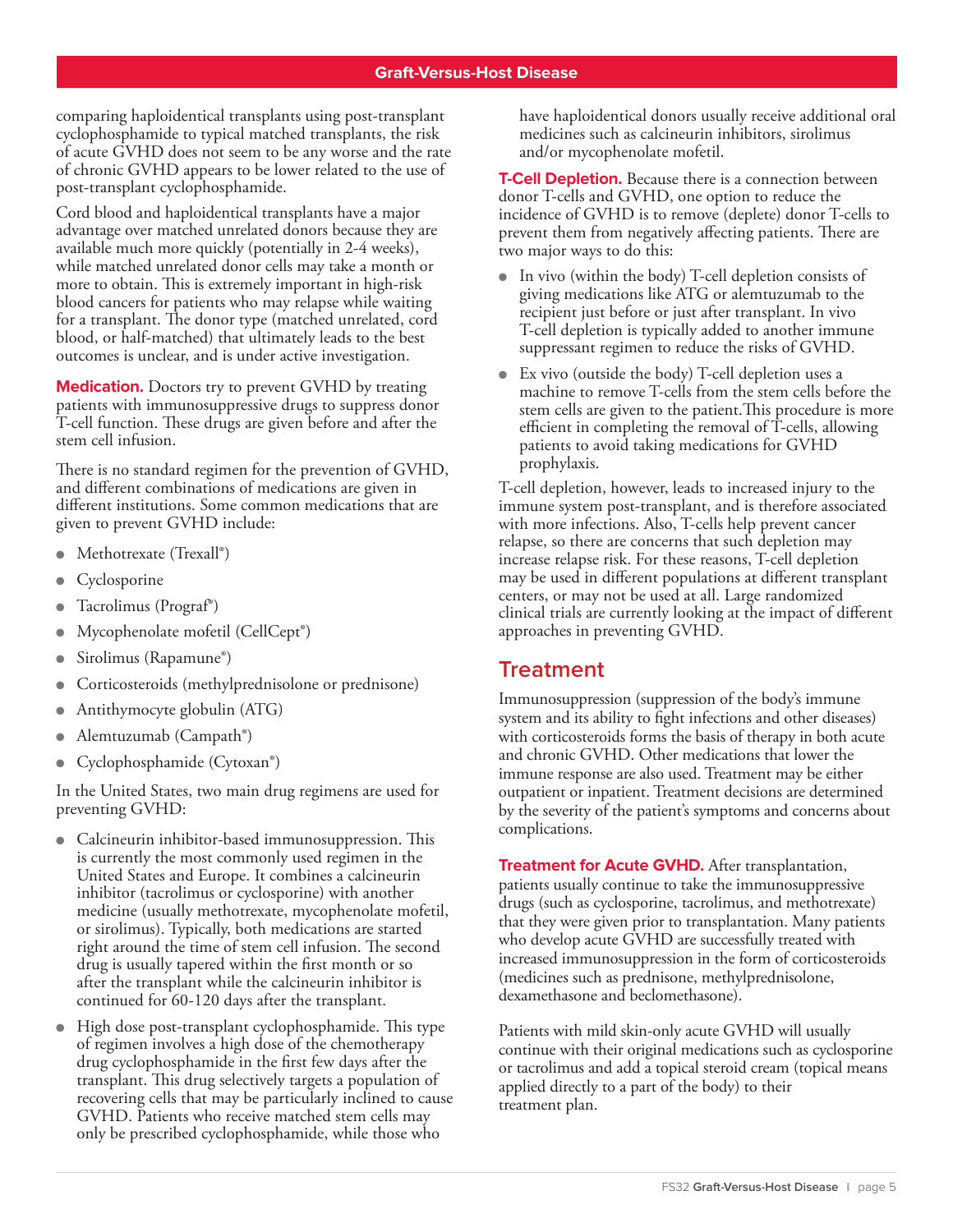Treatment for patients with systemic or "whole-system" manifestations and/or more severe acute GVHD usually consists of continuing the original immunosuppressive prevention and adding a corticosteroid such as methylprednisolone or prednisone.

There is no clear best treatment to use in patients with acute GVHD who do not respond to steroids. Patients who fail to respond to steroid therapy are labeled "steroid-refractory." Please see the section *Options for Steroid Refractory GVHD*  below for more information.

**Treatment for Chronic GVHD.** Patients with mild symptoms limited to a single organ or site can often be managed with close observation or with local therapies. For example, patients with mild chronic GVHD of the skin may be treated with topical steroid ointments, and others with chronic GVHD of the eye (ocular GVHD) may be treated with steroid eye drops.

Patients with more severe symptoms or multi-organ involvement typically require systemic or "whole-system" treatment, which travels in the bloodstream and reaches cells throughout the entire body. Prednisone is the standard first-line systemic therapy for chronic GVHD. For patients who do not respond to steroid treatment, second line treatments are available. Please see the section *Options for Steroid-Refractory GVHD* below for information on other options.

It is important for patients to continue taking their medication, even if they are starting to feel better. Stopping medication too soon may cause chronic GVHD to flare up or worsen, which may result in permanent damage. Once chronic GVHD begins to stabilize and improve, doctors may consider tapering the medications over time, and eventually the drugs may be discontinued.

**Options for Steroid-Refractory GVHD.** For patients whose acute or chronic GVHD does not improve with corticosteroids, doctors will try second-line therapies. Patients are encouraged to participate in clinical trials, which may offer access to new drugs or better administration of current drugs. Widely used drugs include:

- Ruxolitinib (Jakafi®). This drug is FDA-approved for the treatment of adult and pediatric patients 12 years and older with steroid-refractory acute graft-versus-host disease.
- Ibrutinib (Imbruvica®). This drug is FDA-approved for the treatment of adult patients with chronic graft-versushost disease (cGVHD) after failure of one or more lines of systemic therapy
- <sup>l</sup>Mycophenolate mofetil
- Sirolimus
- Tacrolimus or cyclosporine
- Monoclonal antibodies such as infliximab (Remicade®), tocilizumab (Actemra®), alemtuzumab (Campath®),

basiliximab (Simulect®), daclizumab (Zinbryta®), and denileukin diftitox (Ontak®)

- Antithymocyte globulin (ATG)
- Pentostatin (Nipent<sup>®</sup>)

Photopheresis: doctors may also recommend this extracorporeal (outside the body) treatment that uses light to treat acute GVHD. In this procedure, blood is removed from the patient's body and enters a machine that separates the lymphocytes from the blood. The blood is returned to the patient without the lymphocytes. The lymphocytes are exposed to a photosensitizing agent, 8-methoxypsoralen, and then treated with ultraviolet light. The treatment of lymphocytes alters their function and the altered lymphocytes are returned to the body. One theory suggests that when these altered lymphocytes go back into the body, they die or are killed by residual portions of the patient's immune system. This may help slow or stop the progression of GVHD.

New drugs and strategies to treat acute GVHD are currently being tested in clinical trials. Patients are encouraged to explore clinical trials as a treatment option. See *Treatments Under Investigation* on page 7.

**Supportive Treatments for GVHD.** In addition to medications, it is critically important that patients receive appropriate supportive therapies. These depend on the patient's type of GVHD and organs involved. Common supportive therapies include:

- TPN (total parenteral nutrition), also called intravenous feeding, for acute GVHD of the bowel, to prevent malnutrition and keep people from getting weaker
- Antimicrobials (medicines against bacteria, viruses, and fungi) to prevent additional risks of infection from the added immunosuppressants used to prevent and treat GVHD.
- Bone-strengthening agents to prevent bone loss from steroids

Taking these medications as prescribed may be as important as the medicines for GVHD in assuring function and survival.

### **Side Effects of Treatment**

Many medications used to treat GVHD are immunosuppressants. They work by weakening the immune system, so these drugs can all increase a patient's risk of getting an infection. In addition to infection, each of them can cause other side effects:

- $\bullet$  Corticosteroids (prednisone, methylprednisolone, dexamethasone, beclomethasone, clobetasol)—prolonged systemic use may cause weight gain, insomnia, bone loss (osteoporosis), high blood sugar, high blood pressure, cataract formation, mood swings, depression
- Cyclosporine/Tacrolimus—kidney problems, increased hair growth on the body, and rarely neurologic problems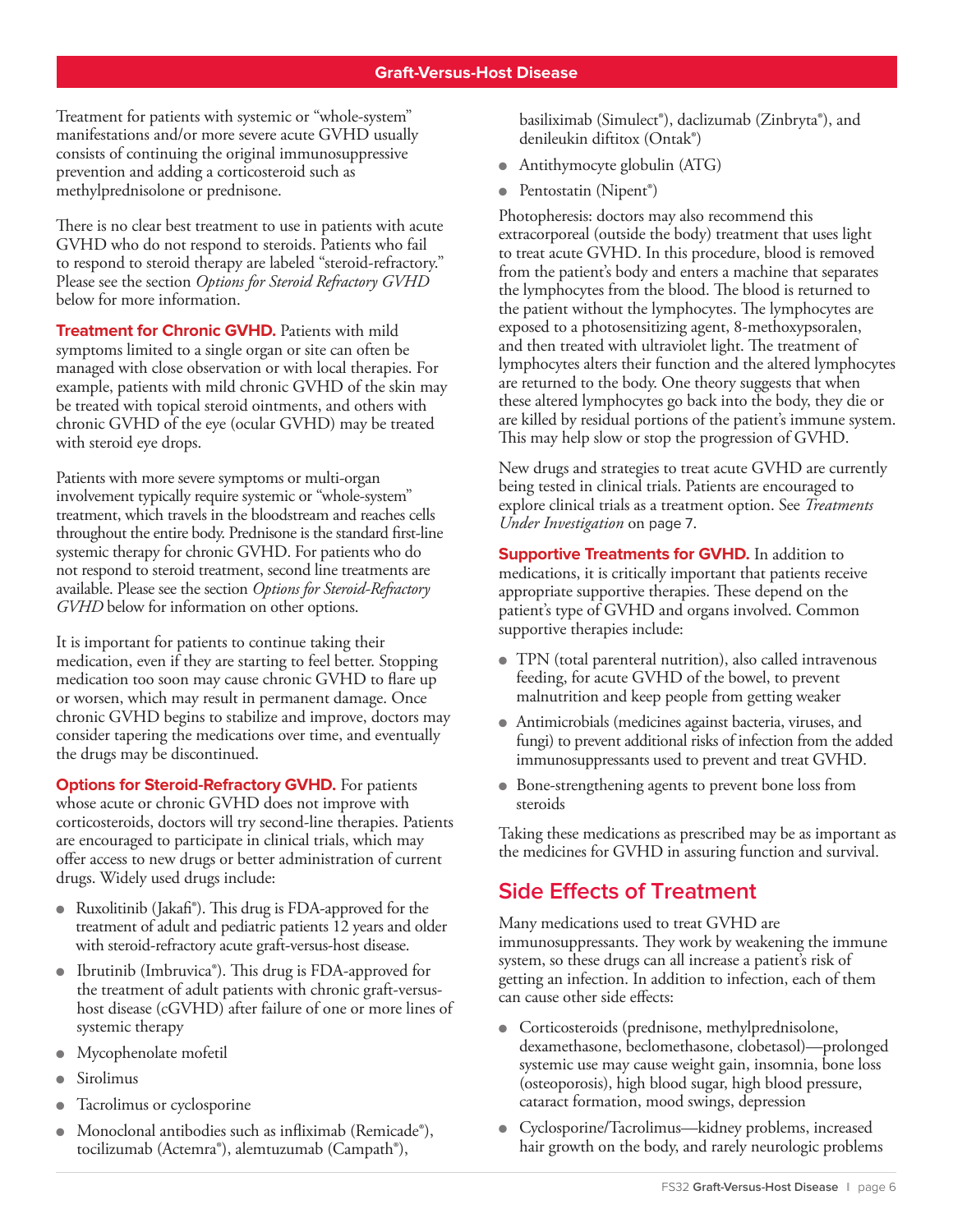such as seizures, tremors, confusion, anxiety

- Methotrexate—liver problems, nausea, vomiting, abdominal pain, mouth sores
- $\bullet$  Sirolimus—mouth sores, liver function abnormalities, very high fat levels in the blood, lung toxicity, diarrhea; may affect levels of other drugs in the body, requiring dose adjustments

Patients should discuss any side effects they experience with their doctors. Doctors will try to find the lowest dose of medicine to control GVHD while limiting side effects. Most medication side effects improve or go away once treatment is completed.

# **Treatments Under Investigation**

Patients are encouraged to look for, see if they are eligible, and enter ongoing clinical trials. Clinical trials test new drugs and treatments before they are approved by the FDA as standard treatments.

Clinical trials are carefully controlled research studies, conducted under guidelines, to help researchers determine the beneficial effects and possible adverse side effects of new treatments. Clinical trials are designed to be accurate and safe. Patient participation in clinical trials is important in the development of new and more effective treatments for GVHD, and may provide patients with additional treatment options.

Patients interested in participating in clinical trials are encouraged to talk to their doctors about whether a clinical trial would be appropriate for them. LLS Information Specialists, at (800) 955-4572, can offer guidance on how patients can work with their doctors to determine if a specific clinical trial is an appropriate treatment option. Information Specialists will conduct individualized clinical-trial searches for patients, family members and healthcare professionals. When appropriate, personalized clinical-trial navigation by trained nurses is also available.

Successful treatments for both acute GVHD and chronic GVHD have been developed, but GVHD does not always respond to treatment. Two drugs currently being tested in clinical trials include ruxolitinib (Jakafi<sup>®</sup>) and ibrutinib (Imbruvica®). All patients are encouraged to participate in clinical trials. These studies may allow patients access to new agents and help doctors and researchers understand the optimal treatment for GVHD.

# **Take Care of Yourself**

There are some steps patients can take to help minimize the risk of developing GVHD. In some cases, however, GVHD will occur despite all efforts to prevent it. The following are some suggestions to help limit the occurrence and complications of GVHD:

- **If a doctor prescribes medications to help prevent** GVHD, it is important to take these medications, even when patients are feeling healthy. If the patient is unable to take medications for any reason, or if any symptoms of GVHD are noticed, the doctor should be called immediately. Early detection and treatment may help limit the severity of the disease.
- $\bullet$  It is important for patients to try to prevent infections. Patients should wash their hands often and ask family members and friends who are sick not to visit until they are healthy.
- <sup>l</sup>Exposure to the sun's ultraviolet rays may increase a patient's risk of developing GVHD. It is important to avoid the sun as much as possible. When outside, wear a hat, long sleeves and pants. Some companies offer sunprotective clothing that can help shield skin from the sun's harmful ultraviolet rays. Apply SPF30 sunscreen or higher on any exposed skin.
- $\bullet$  Keeping skin moist will help prevent it from becoming overly dry and flaky. Avoid long showers, and use a gentle, mild soap and a good moisturizing lotion every day. Try to avoid scratching. The doctor will prescribe steroid creams to ease itching and burning and to treat GVHD of the skin.
- **If chronic GVHD is affecting the eyes, be sure to wear** sunglasses with UV protection when outside to protect eyes from further damage. Patients may also want to find an ophthalmologist who specializes in the management of dry eyes and diseases of the cornea.
- Patients with chronic GVHD of the mouth may have a very dry mouth, which can lead to cavities. Patients should maintain good oral (dental) hygiene. It is important to see a dentist for routine dental cleanings and checkups. Dental check-ups may need to increase from the usual twice per year to four or more times per year for good prevention and maintenance.
- Patients with diarrhea should follow the diet prescribed by the doctor and dietitian to prevent worsening diarrhea. Avoid spicy foods. It is also important to avoid skin problems caused by diarrhea, such as irritation around the rectal area. Clean this area well after each occurrence of diarrhea. Tell the doctor if this area gets red, cracked, painful or infected.
- Consider regular exercise and stretching. These activities can help preserve bone health, increase muscle strength, decrease pain and fatigue, and improve mobility. Physical therapy to maintain strength and joint mobility can prevent disability that may occur from chronic GVHD and the side effects of immunosuppressive treatments.
- Unless they have allergies or severe contraindications, patients should receive vaccinations offered by their transplant team. The immunities to disease that patients acquired prior to their transplantation are generally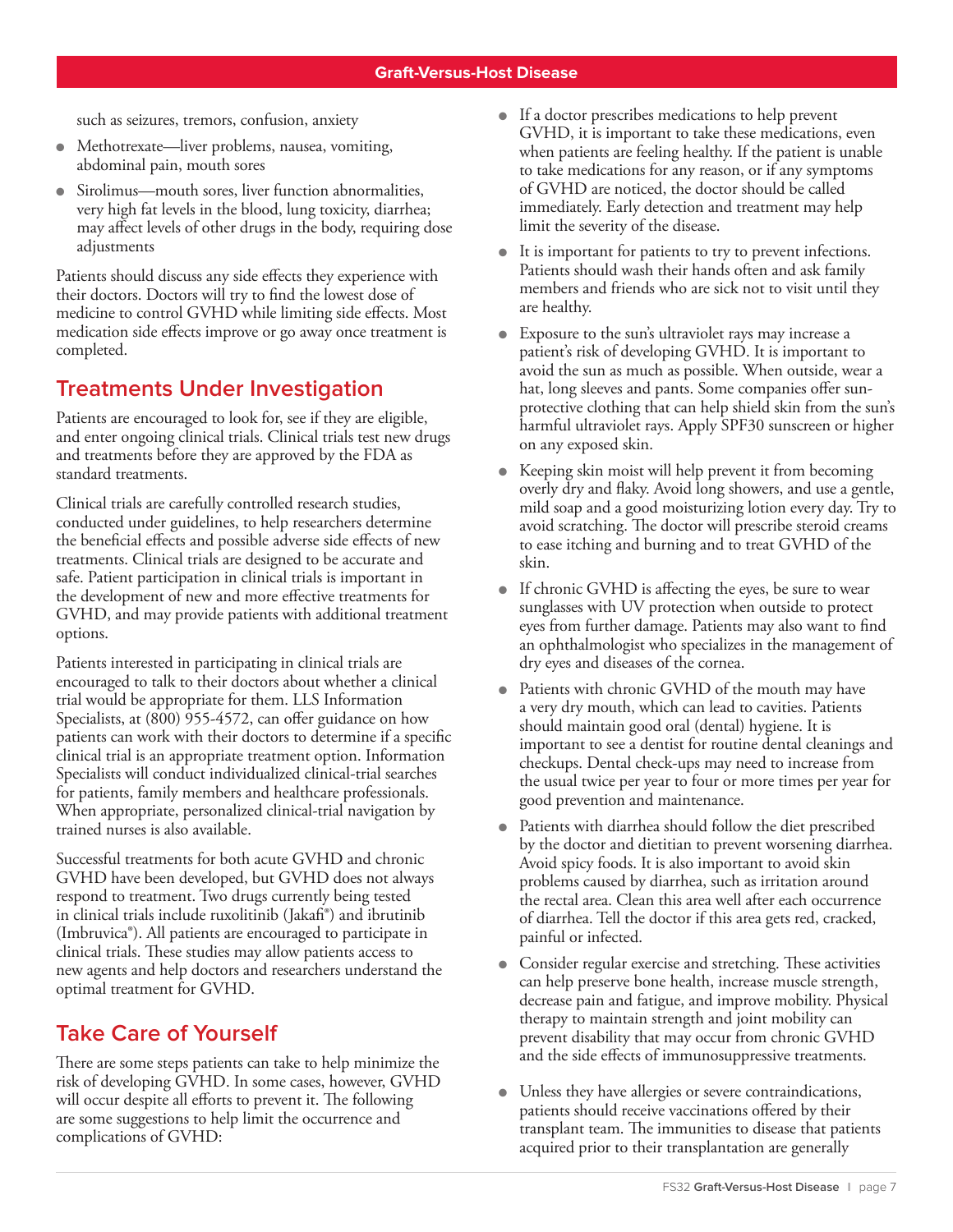lost after stem cell transplantation. Most transplant centers will start vaccinations six to twelve months after transplantation. These often include the inactivated flu vaccine, pneumococcal vaccine, and "childhood" vaccines such as DTaP and hepatitis B. Patients with chronic GVHD or T-cell depleted transplants are usually advised to avoid vaccinations with live viruses such as varicella (chicken pox) until the GVHD is resolved and the use of immunosuppressive drugs has ended.

### **Acknowledgement**

LLS gratefully acknowledges

**Aric C. Hall, MD**

Assistant Professor Department of Medicine Hematology / Oncology Division Bone Marrow Transplant University of Wisconsin Hospital and Clinics Madison, WI

for his review of *Graft-Versus-Host Disease* and for his important contributions to the material presented in this publication.

## **We're Here to Help**

LLS is the world's largest voluntary health organization dedicated to funding blood cancer research, education and patient services. LLS has chapters throughout the United States and in Canada. To find the chapter nearest to you, visit our Web site at www.LLS.org/chapterfind or contact

#### **The Leukemia & Lymphoma Society**

3 International Drive, Suite 200 Rye Brook, NY 10573 Contact an Information Specialist at (800) 955-4572 Email: infocenter@LLS.org

LLS offers free information and services for patients and families touched by blood cancers. The following entries list various resources available to you. Use this information to learn more, to ask questions and to make the most of your healthcare team.

**Consult with an Information Specialist.** Information Specialists are master's level oncology social workers, nurses and health educators. They offer up-to-date disease and treatment information. Language services are available. For more information, please:

- Call:  $(800)$  955-4572 (M-F, from 9 am to 9 pm EST)
- Email: infocenter@LLS.org
- Live chat: www.LLS.org/informationspecialists
- Visit: www.LLS.org/informationspecialists

**Free Information Booklets.** LLS offers free education and support booklets that can either be read online or ordered. For more information, please visit www.LLS.org/booklets.

**Información en Español (LLS Information in Spanish).** For more information, please visit www.LLS.org/espanol.

**Telephone/Web Education Programs.** LLS offers free telephone/Web education programs for patients, caregivers and healthcare professionals. For more information, please visit www.LLS.org/programs.

**LLS Community.** The one-stop virtual meeting place for talking with other patients and receiving the latest blood cancer resources and information. Share your experiences with other patients and caregivers and get personalized support from trained LLS staff. To join, visit www.LLS.org/community.

**Weekly Online Chats.** Moderated online chats can provide support and help cancer patients reach out and share information. For more information, please visit www.LLS.org/chat.

**LLS Chapters.** LLS offers community support and services in the United States and Canada including the *Patti Robinson Kaufmann First Connection Program* (a peer-to-peer support program), in-person support groups, and other great resources. For more information about these programs or to contact your chapter, please

- Call: (800) 955-4572
- Visit: www.LLS.org/chapterfind

**Clinical Trials (Research Studies).** New treatments for patients are ongoing. Patients can learn about clinical trials and how to access them. For more information, please call (800) 955-4572 to speak with our LLS Information Specialists who can help conduct clinical trial searches. When appropriate, personalized clinical trial navigation by trained nurses is also available.

**Advocacy.** The LLS Office of Public Policy (OPP) engages volunteers in advocating for policies and laws that encourage the development of new treatments and improve access to quality medical care. For more information, please

- Call: (800) 955-4572
- Visit: www.LLS.org/advocacy